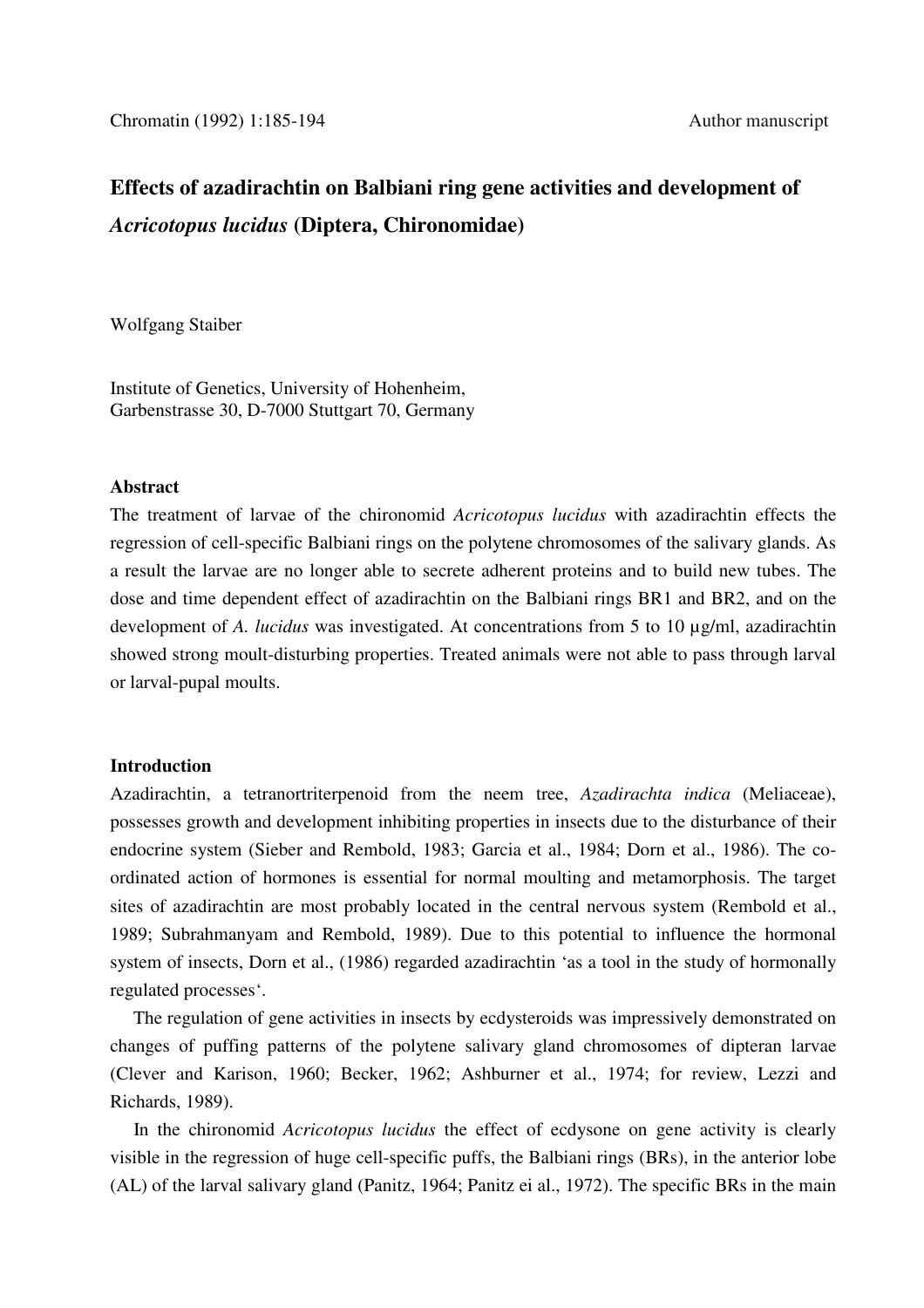and the side lobe (ML, SL) of the gland remain unaffected by ecdysone. These BRs are always expanded during larval development (Mechelke, 1953; Panitz, 1972; Staiber and Behnke, 1985.

 In the present study the effect of azadirachtin on the gene activities of the larval salivary gland chromosomes and on the development of *A. lucidus* was investigated.

#### **Materials and methods**

A laboratory stock of *Acricotopus lucidus* (Diptera, Chironomidae) was used in the present study. The cells of the main lobe (ML) and the side lobe (SL) of the larval salivary gland have identical puffing- and BR-patterns in this stock. Rearing conditions and development of *A. lucidus* were described earlier (Panitz, 1964; Staiber and Behnke, 1985). Azadirachtin (purchased from Roth, Karlsruhe, Germany) was dissolved in absolute ethanol (1 mg/200 µl; portions of 40 µl were stored in a freezer at -20°C), followed by further dilutions with tap water to different concentrations ranging from 0.001 to 10  $\mu$ g/ml.

 The larvae were kept at 10-12°C in daylight in glass vessels containing 10 ml or 20 ml azadirachtin solution and with some *Spirogyra* algae as food and material to build tubes. In the experiments to test the developmental response of *A. lucidus* to azadirachtin, the test-solution was exchanged after 1 week with tap water. Salivary glands were prepared in Firling medium as described by Firling and Kobilka (1979), fixed in ethanol-acetic acid (3:1), stained in carmineacetic acid for about 12-16 h and in orcein acetic-lactic acid for about 1.0-1.5 h, and were then squashed in a small drop of the latter stain.

 The experiments for testing the influence of azadirachtin on BR-gene activity were carried out blind, i.e. the salivary gland squash preparations were encoded, and the examining and judging person did not know whether a preparation came from a larva treated with azadirachtin or from a control larva.

 Four BR-size ciasses, indicating the BR-activity, were distinguished: class 3, BR maximal expanded (Figure 2); class 2, BR slightly regressed (Figure 3); class 1, BR strongly regressed (Figure 4); and class 0, BR completely regressed (Figure 5). Both glands of a larva were squashed together on a slide. Twenty ML and SL nuclei of each squash preparation were chosen and the BR-size classes of BRl and BR2 were determined. The BR-size classes of those larvae treated with the same concentration or for a definite time were listed and the percentage of BR1 and BR2 exhibiting class 2 and 3 were calculated.

## **Results**

After treatment with *5* and 10 µg/ml azadirachtin for 48-72 h larvae of *A. lucidus* were no longer able to build new tubes. The anterior lobes (ALs) of the salivary glands of such larvae were normally filled and sized, whereas the MLs and the SLs were empty of secretion and appear shrivelled (Figure 1). In squash preparations of these glands the ML/SL-specific BRs 1 and 2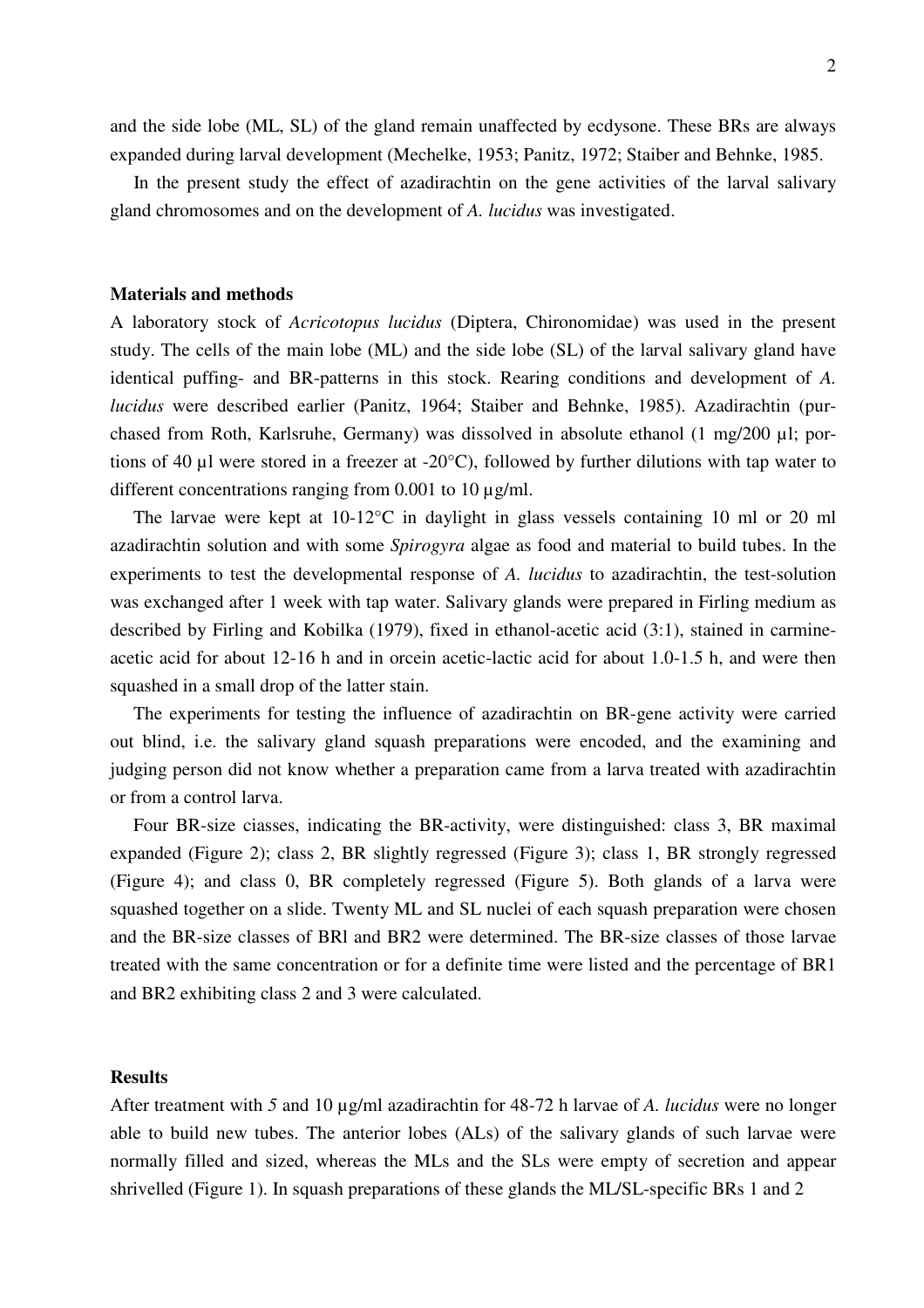

**Figure 1** Salivary glands from a 4th instar larva of A. lucidus treated with 10 µg/mIlazadirachtin for 72 h (left), and from an untreated control larva (right). The anterior lobe (AL) of the treated larva is filled with a secretion, while the main and the side lobes (ML and SL) are empty. Unfixed glands. Differential interference contrast microscopy. Bar scale represents 200 µm. **Figure 2** Maximal expanded ML/SL-specific Balbiani rings BR1 and BR2 (activity dass 3) from an untreated control 4th instar larva.

**Figure 3** Slightly regressed BR1 (activity dass 2).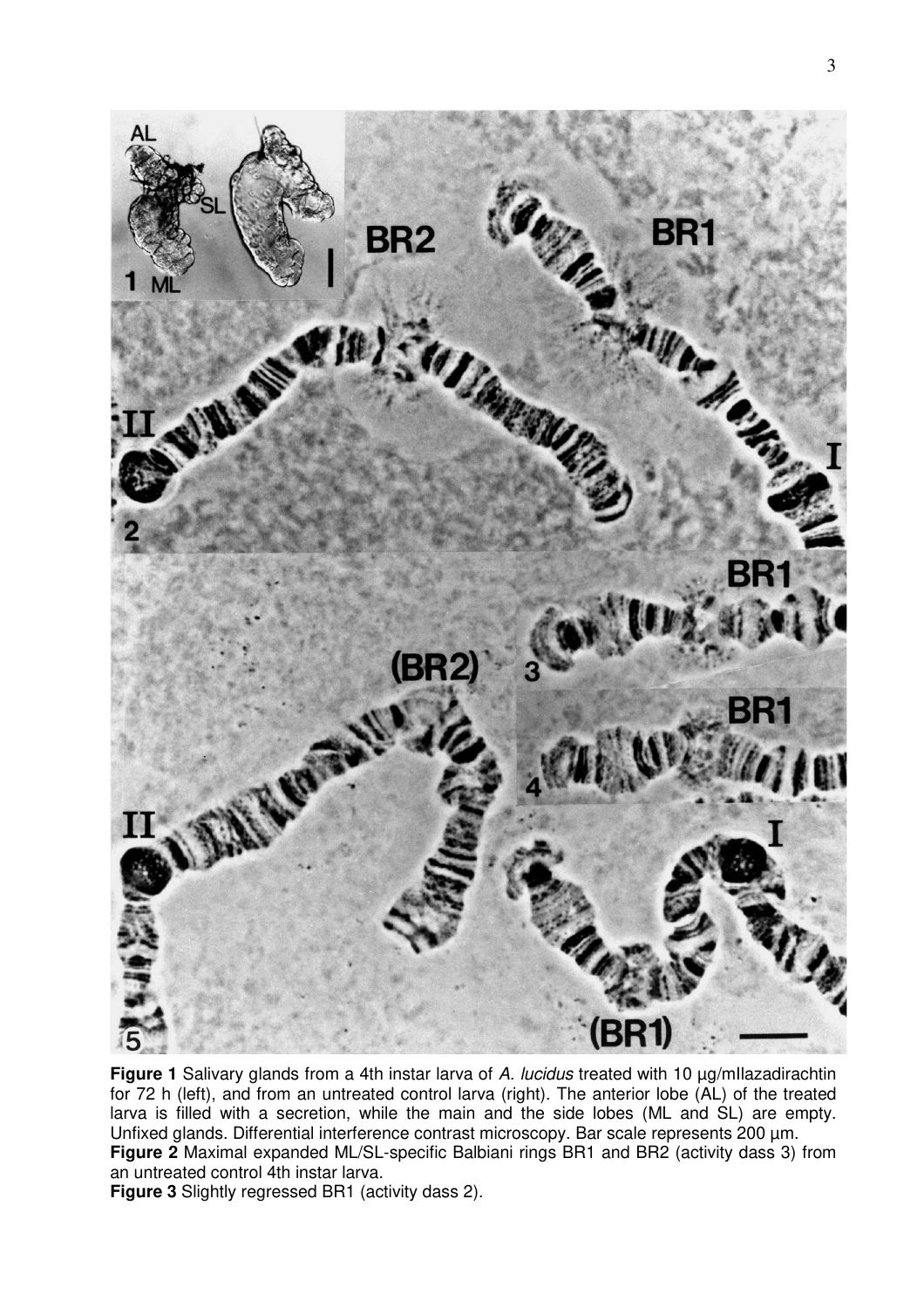**Figure 4** Strongly regressed BR1 (activity dass 1).

**Figure 5** Completely regressed BR1 and BR2 (activity dass 0) from a 4th instar larva treated with 5  $\mu$ g/ml azadirachtin for 120 h. Bar scale represents 10  $\mu$ m. Figures 2 to 5 have the same magnification.

were regressed or their size was strongly reduced, while the AL-specific BRs were expanded. BR1 and BR2 represent cell-specific active gene loci, in which mRNAs for the secretory proteins of ML and SL are synthesized. The proteins are necessary to glue algae into protective tubes.

 Generally, the size of a definite puff or BR is correlated with its transcriptional activity (Pelling, 1964), i.e. a larger size indicates a higher rate of mRNA-synthesis and a smaller size a lower rate. To quantify the effect of azadirachtin-treatment on the BRs of *A. lucidus,* four BRsize classes were determined, ranging from dass 3, maximal expanded BR, to dass 0, completely regressed BR (Figures 2-5).

The time-dependent correlation of BR-regression of larvae treated with 10  $\mu$ g/ml azadirachtin is shown in Figure 6.



**Figure 6** Changes of BR1 and BR2 activity ciasses after treatment of 4th instar Iarvae of A. lucidus with 10 µg/mI azadirachtin. Groups of fifteen treated larvae and of ten control larvae per time. Twenty salivary gland cells per larva were examined. Control larvae:  $\Delta$ , BR1;  $\Box$ , BR2. Azadirachtin-treated Iarvae: **A**, BR1; ■, BR2

 A strong reduction of BR1/BR2-activities was observed 1 day after treatment commenced. After 2 days 29.3% of the BR1s and 20% of the BR2s have a BR-size dass 2 or 3. In other words, 70% of the BR1 and 80% of the BR2 were completely regressed (class 0) or were still weakly active (class 1). Nearly the same situation was found after 3 days. After 4 days the percentages of BR1 and BR2 showing size class 2 or 3 rose again and reached 75.6% (BR1) and 57.2% (BR2) after 6 days. Nevertheless, the larvae were unable to form new tubes. After 18 days in a sample of ten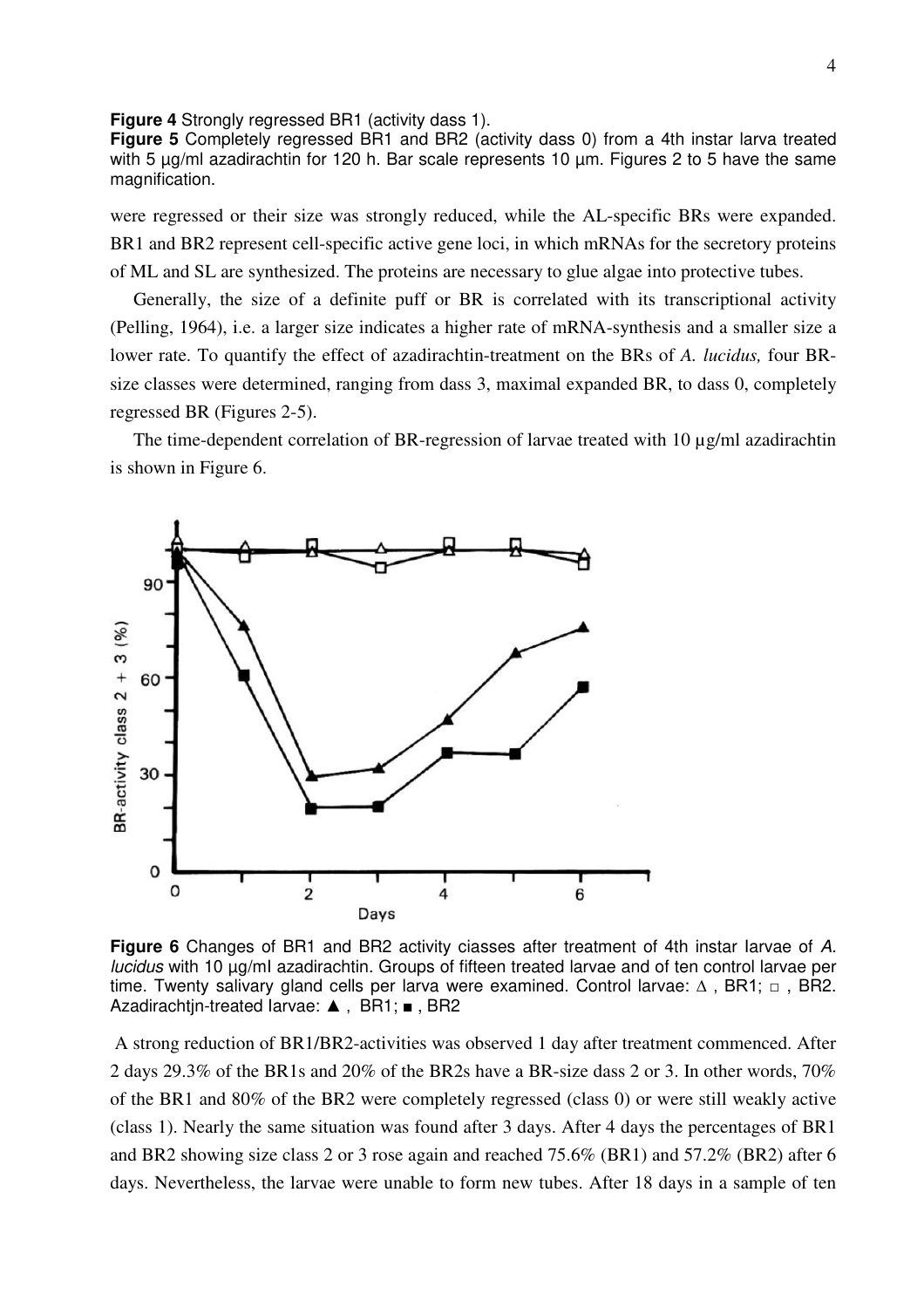4th instar larvae and prepupae treated with 10 g/ml azadirachtin for 1 week, the percentage of BR-class 2 and 3 was found to be only 6.5% for BR1 and only 5.5% for BR2.

 In cells in which BR1 and BR2 were completely regressed, other ML/SLspecific puffs, e.g. 2(B 73) and 6(G 53) (Staiber and Behnke, 1985), were also regressed. lt seems that all ML/SLspecific gene activities were switched off by the azadirachtin-treatment. After 4 days' treatment, in some ML/SL nuclei the size of the nucleolus was slightly reduced, but large amounts of nucleolar material were still present. In the AL the specific BR4 was not affected by azadirachtin (10 µg/ml). In all 4th instar larvae examined, the BR4 was maximally expanded (class 3), while in a few larvae the AL-specific BR3 showed size class 2, in rare cases even class 1.

 To investigate the effect of different concentrations of azadirachtin on the BR1/BR2-activity and on the development of *A*. *lucidus,* 4th instar larvae were treated for 96 h with different concentrations ranging from 0.01 to 10 µ*g*/ml.

An effect of azadirachtin on BR1/BR2-activity was clearly visible at 1 µg/ml (Figure 7). At this concentration 63.5% of the BR1s and 55% of the BR2s showed BR-size dass 2 or 3. The lowest percentages of classes size 2 and 3 were found at 2.5 *µ*g/ml (BR1, 31%; BR2, 22.5%) and at 5  $\mu$ g/ml (BR1, 26%; BR2, 29%; percentage of classes size 2 and 3). At the 10  $\mu$ g/ml azadirachtin-concentration somewhat higher BR-activities were determined (BR1, 46%; BR2, 35%).



**Figure 7** Effect of different azadirachtin concentrations on BR1 and BR2 activity ciasses of A. lucidus larvae after 4 days of treatment. Groups of ten larvae per concentration. Twenty salivary gland ML/SL-nuclei per larva were examined. **A**, BR1; ■, BR2.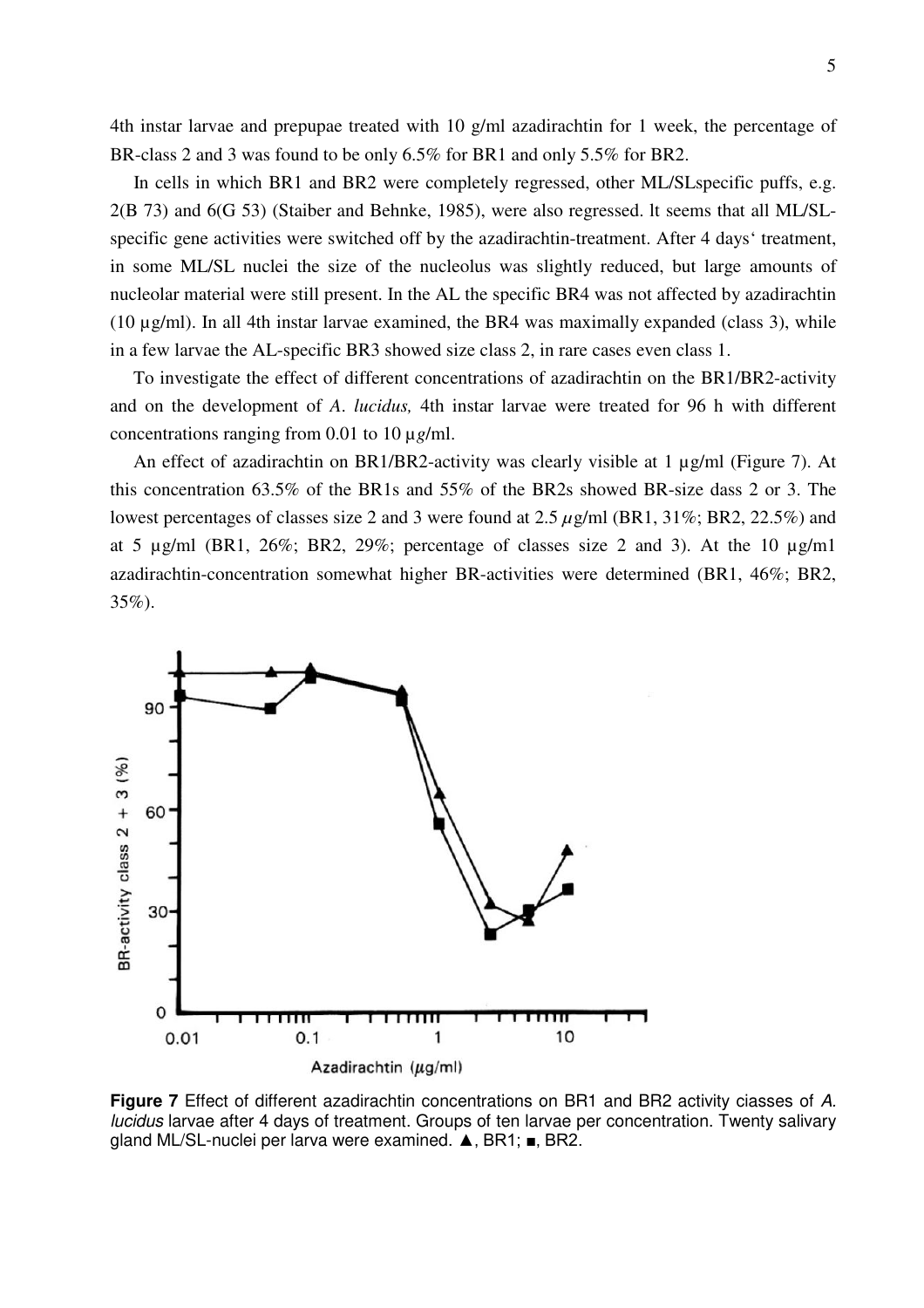The animals began to respond with developmental disturbances at a concentration level of 1 µg/ml (Table 1). At this concentration most of the larvae still pupated, but only about half of the animals developed to imagines, and so passed through the pupal-imaginal moult. At  $5 \mu g/ml$ about 75% of the animals died before pupation and none developed to an imago. At the 10 µg/ml azadirachtin concentration no animal was able to pass through the larval pupal moult. Most died as larval-pupal-intermediates. The animals were not able to leave the 4th larval-stage exuvia.

| Azadirachtin       | Number of insects developing to:<br>Larval |         |      |       |  |  |  |
|--------------------|--------------------------------------------|---------|------|-------|--|--|--|
| concn $(\mu g/ml)$ | instar (4th)                               | Prepupa | Pupa | Imago |  |  |  |
| 0 (control)        |                                            |         |      | 19    |  |  |  |
| 0.001              |                                            |         | 2    | 18    |  |  |  |
| 0.005              |                                            |         |      | 20    |  |  |  |
| 0.01               |                                            |         | 3    | 17    |  |  |  |
| 0.05               |                                            |         | 2    | 18    |  |  |  |
| 0.1                |                                            |         |      | 18    |  |  |  |
| 0.5                |                                            |         | 2    | 17    |  |  |  |
| 1.0                |                                            | 4       | 5    | 11    |  |  |  |
| 5.0                |                                            | 16      | 4    |       |  |  |  |
| 10.0               |                                            | 20      |      |       |  |  |  |

|              | Table 1 Developmental response of A. lucidus 4th instar larvae to different concentrations of |  |  |  |  |  |  |
|--------------|-----------------------------------------------------------------------------------------------|--|--|--|--|--|--|
| azadirachtin |                                                                                               |  |  |  |  |  |  |

Twenty insects for each azadirachtin concentration. Between the 4th larval instar and prepupa no moulting occurs. The time 1 rom start of test to pupal-imaginal moult or to death of the last animal was 40 day

 During experiments the 4th instar larvae were kept in the azadirachtin solutions for 1 week. Then they were raised in normal tap water. Nevertheless, the effect of azadirachtin was manifest about 3-4 weeks later in disturbing the larval-pupal moult. In the development of the imaginal discs of wings and legs no cessation or change was observed.

 The results presented in Table 1 demonstrate that azadirachtin inhibited at 5-10 µg/ml the larval-pupal moult or the pupal-imaginal moult. To test whether azadirachtin also affects larval moults, 3rd instar larvae were selected and were treated with 1, 5 and 10 µg/ml azadirachtin (Table 2). At 1 µg/ml all larvae still passed through the moult from 3rd to 4th larval instar, but two thirds of the animals died then as larval-pupal intermediates and one third as pupae. Not one of them developed to an imago. At 5 µg/ml two larvae and at 10 µg/ml only one larva could carry out the moult to the 4th larval instar. The other larvae died during the 3rd larval instar. Possibly the former larvae had already initiated the moulting process when they were transferred into the azadirachtin solution and could still leave their old cuticle, but none of these animals pupated.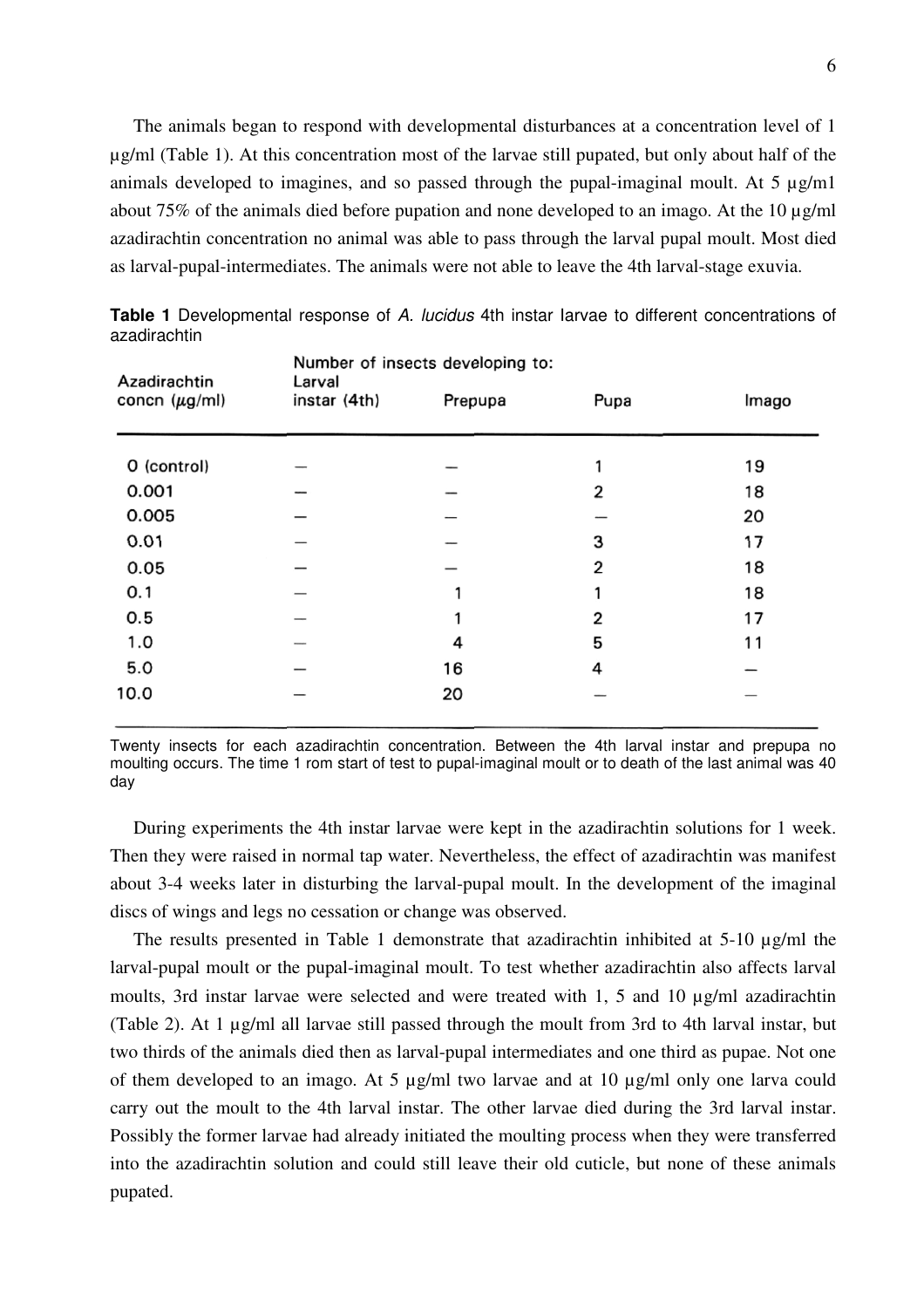| Azadirachtin<br>concn $(\mu g/ml)$ | Larval<br>instar (3rd) | Number of insects developing to:<br>Larval instar (4th)<br>+ prepupa | Pupa | Imago |
|------------------------------------|------------------------|----------------------------------------------------------------------|------|-------|
| 0 (control)                        |                        | ◀                                                                    |      | 13    |
|                                    |                        | 10                                                                   | 5    |       |
| 5                                  | 13                     | $\overline{2}$                                                       |      |       |
| 10                                 | 14                     | 1                                                                    |      |       |
|                                    |                        |                                                                      |      |       |

**Table 2** Effect of azadirachtin applied to 3rd instar Iarvae on development of A. lucidus

Fifteen insects for each azadirachtin concentration. The time from start of test to pupal-imaginal moult or to death of the last animal was 51 day.

 In preliminary experiments on *Chironomus thummi* no larva treated with 4 µg/ml azadirachtin developed to an imago. Whether there is also an effect on gene activities of the polytene salivary gland chromosomes of *C. thummi* was not investigated.

When *A. lucidus* 4th instar larvae, which were treated with 0.01-10  $\mu$ g/ml azadirachtin, developed to prepupae, the normal regression of the ecdysone-sensitive AL-specific BRs 3 and 4, as well as the regular sequential activation of new AL-specific puffs, was observed (Mechelke, 1953*;* Panitz, 1964; Panitz et al., 1972; Staiber and Behnke, 1985*).* Azadirachtin had no anti-feed effect in *A. lucidus,* which is in contrast to such an effect in *Locusta* and *Rhodnius* (Garcia *et al.,*  1984; Sieber and Rembold, 1983). In the range from 0.01 to 10 µg/m1 azadirachtin for all larvae which were dissected for salivary gland preparation, freshly consumed *Spirogyra* algae were found in the oesophagus and/or in the midgut. No starvation of the larvae was observed.

#### **Discussion**

During normal development of *A. lucidus* larvae, the ML/SL-specific BRs 1 and 2 are fully expanded and regress first just before pupation and the histolysis of the salivary glands (see Figure 4 in Staiber and Behnke, 1985). The treatment of larvae with 1-10 µg/ml azadirachtin induced the regression of BR1 and BR2. The larvae lost the ability to build new tubes because they were no longer able to synthesize adhesive proteins. After 48 h of azadirachtin incubation, larvae were found in which in all the ML/SL-cells of a gland the BRs were completely regressed, while in the AL-cells the specific BRs 3 and 4 were fully expanded.

 These observations demonstrate that azadirachtin can effect changes of gene activities, in this case the selective inactivation of cell-type specific gene loci. The regression of BR1 and BR2 may be induced by a direct action of azadirachtin on the ML/SL-cells or by interference with hormonal mechanisms which then affect ML/SL-gene activity. Further investigations are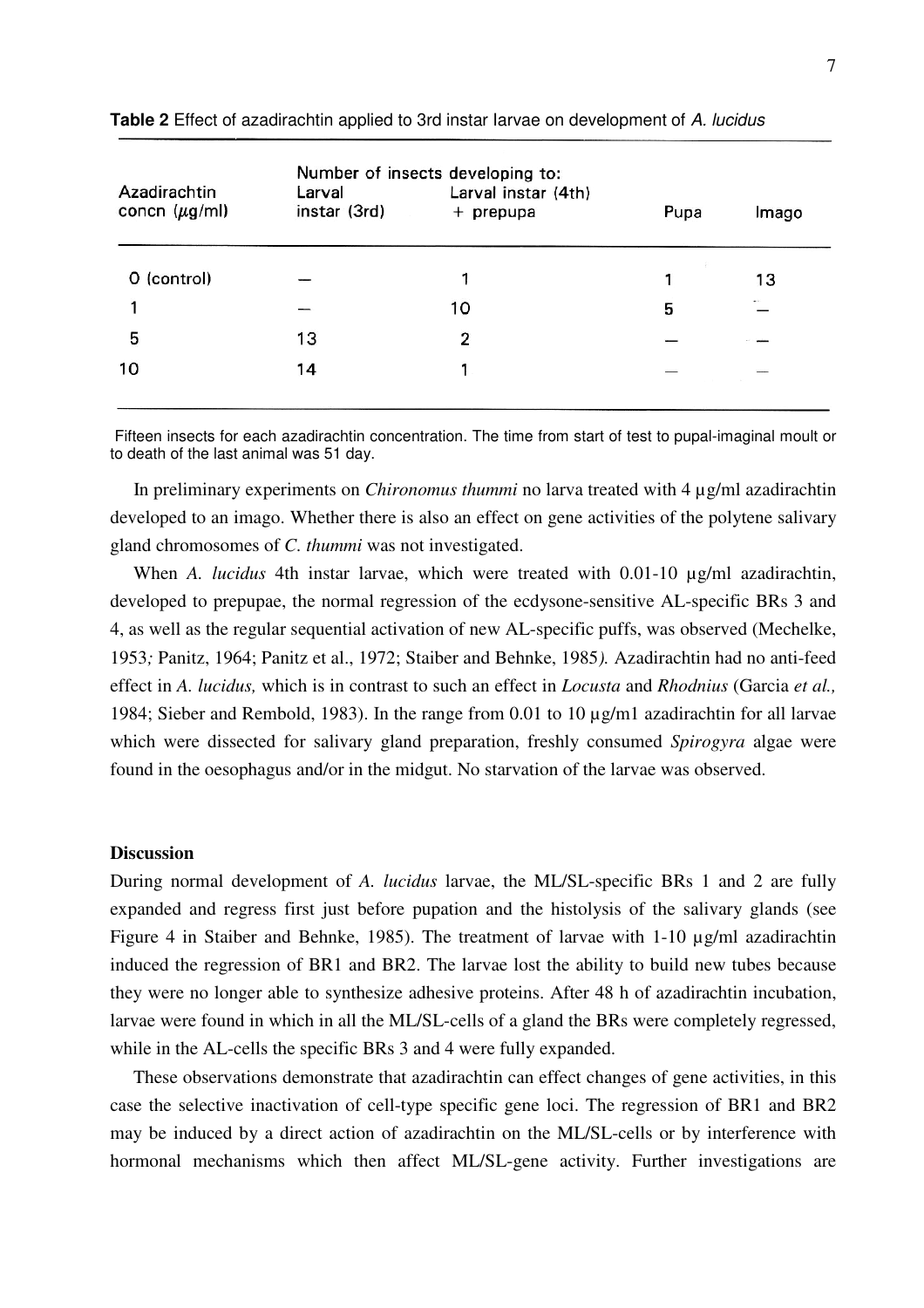necessary to understand the exact mode of interaction between azadirachtin and the BR1/BR2 inactivation.

 Azadirachtin-treatment of 3rd and 4th instar larvae caused the death of the animals in the larval or larval-pupal moults. Azadirachtin most probably affected the co-ordinating action of the hormones involved in the moulting processes (Garcia *et al.,* 1990; Subrahmanyam and Rembold, 1989). Moreover, Rembold et al. (1989) demonstrated that dihydroazadirachtin A is concentrated more in or on the corpus cardiacum than in the brain, so that the former is probably a target of azadirachtin. The corpus cardiacum is a neurohaemal organ in which trophic hormones originating from neurosecretory cells in the brain are stored and released, and it therefore plays an important role in the regulation of developmental hormones. Regular regression of the ecdysone-sensitive BRs 3 and 4 was also found in azadirachtin-treated animals, when developing from 4th larval instars to prepupae, indicating a regular increase of the ecdysone titre in the haemolymph.

 Another way to influence BR-activities of ML and SL was found by Panitz (1967). The incubation of *A. lucidus* larvae in a solution of 1,500 µg/m1 gibberellin A3 effects the regression, especially of the BR2 (Baudisch and Panitz, 1968). After 48 h about 30-40% of the BR2s and also about 10% of the BR1s were regressed or in regression. In the other still expanded BR2s no <sup>3</sup>H-uridine incorporation, i.e. no mRNA-synthesis, was found. The expanded BR1s showed a somewhat reduced  ${}^{3}$ H-uridine incorporation. The AL-specific BRs 3 and 4 were not affected by the gibberellin-treatment. The larvae were no longer able to build tubes. lt was also demonstrated that the BR2 codes for a secretory protein contained hydroxyprolin, and that the hydroxyprolinsynthesis was already inhibited after 30 min gibberellin-incubation. The inhibition of BR2 mRNA-synthesis by gibberellin was reversible (Baudisch, 1977).

 Panitz (1967) supposed that gibberellin does not influence the BR2 in a direct way. Whether there exists a relation between the mechanism of BR2- regression induced by gibberellin and the mechanism of BRl/BR2-regression induced by azadirachtin is unknown. Gibberellin-treatment mainly causes the regression of the BR2. The effect on BR1 is much smaller. Such is not the case in the azadirachtin-treatment. Thereby both BRs are affected. Panitz (1967) also found no visible effect of gibberellin on the other puffs beside the BRs, while azadirachtin affects the regression of other ML-specific puffs. A 150- to 600-fold concentration of gibberellin A3 compared with azadirachtin  $(1,500 \text{ µg/ml}$  to  $2.5{\text -}10 \text{ µg/ml}}$  was necessary to obtain the same effect. Baudisch and Panitz did not investigate whether gibberellin A3 also influences the moults or the development of *A. lucidus.* 

 lt is important to recognise that in the natural environment it would be hazardous for an *A. lucidus* population if the larvae were unable to build protective tubes after azadirachtin treatment. The larvae would then become victims of their natural enemies.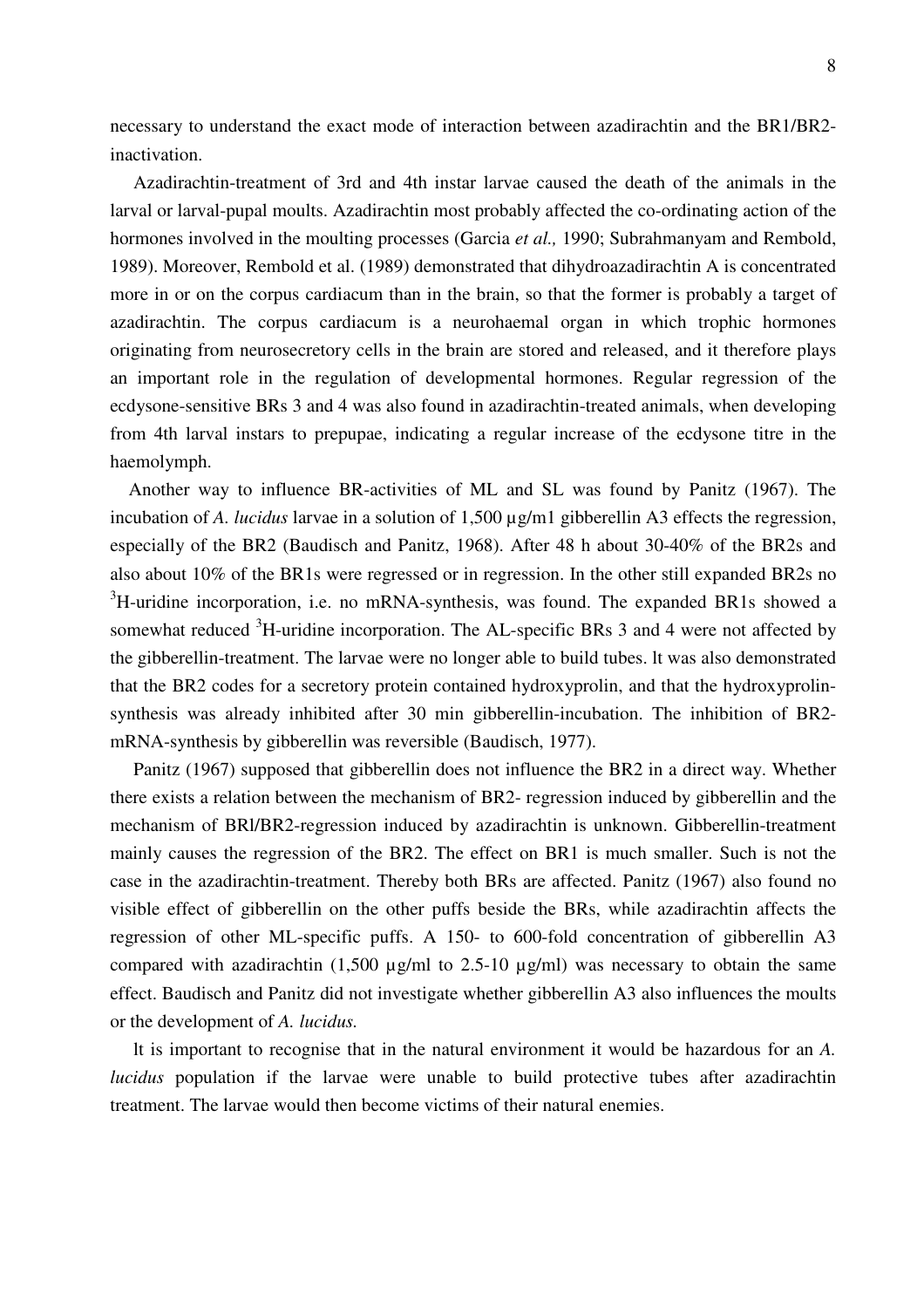Both effects, the BR1/BR2-regression and disturbance of the moulting processes, were evident following treatment with 1 µg azadirachtin per ml water. The effect on the BRs was visible 1 day after the onset of treatment, whereas the other effect was first visible at the time of the next moult. lt may be that the *A. lucidus* BR-gene activity system can be used to test substances in respect of their ability to influence the hormonal balance in insects.

#### **Acknowledgements**

The author gratefully acknowledges the support of Professor F. Mechelke and Professor C. U. Hesemann, and the help of Dr Irmgard Wech.

## **References**

- ASHBURNER M., Chihara C., Meitzer P. and Richards G. 1 974. On the temporal control of puffing activity in polytene chromosomes. *Cold Spring Harb. Symp. Quant. Biol.* **38** 655-62.
- BAUDISCH W. 1977. Balbiani ring pattern and biochemical activities in the salivary gland of *Acricotopus lucidus* (Chironomidae). *In* Results and Problems in Cell Differentiation. Biochemical differentiation in insect glands. Vol. 8, pp 197—212. Edited by W. Beermann. Springer, Berlin, Heidelberg, New York.
- BAUDISCH W. and Panitz R. 1968. Kontrolle eines biochemischen Merkmals in den Speicheldrüsen *von Acricotopus lucidus* durch einen Balbiani-ring. *Expl. Cell Res.* **49** 470-6.
- BECKER H. J. 1962. Die Puffs der Speicheldrüsenchromosomen von *Drosophila melanogaster.*  II*.* Die Auslösung der Puffbildung, ihre Spezifität und ihre Beziehung zur Funktion der Ringdrüse. *Chromosoma* **13** 341—84.
- CLEVER U. and Karlson P. 1960. Induktion von Puff-Veränderurigen in den Speicheldrüsenchromosomen von *Chironomus tentans* durch Ecdyson. *Expl Cell Res.* **20** 623—6.
- DORN A., Rademacher J. M. and Sehn E. 1986. Effects of azadirachtin on the moulting cycle, endocrine system, and ovaries in last-instar larvae of the milkweed bug, *Oncopeltus fasciatus. J. lnsect Physiol.* **32** 231 —8.
- FIRLING C. E. and Kobilka B. K. 1979. A medium for the maintenance of *Chironomus tentans*  salivary glands *in vitro. J. lnsect Physiol.* **25** 93—103.
- GARCIA E. S., Azambuja P. de, Forster H. and Rembold H. 1984. Feeding and molt inhibition by azadirachtins A, B, and 7-acetyl-azadirachtin A in *Rhodnius prolixus* nymphs. *Z. Naturf.*  **39c** 1155—8.
- GARCIA E. S., Luz N., Azambuja P. and Rembold H. 1990. Azadirachtin depresses the release of prothoracicotropic hormone in *Rhodniusprofixus* larvae: evidence from head transplantations. *J. Insect Physiol.* **36** 679—82.
- LEZZI M. and Richards G. 1989. Salivary glands. *In* Ecdysone. pp 393-406. Edited by J. Koolman. Thieme, Stuttgart, New York.